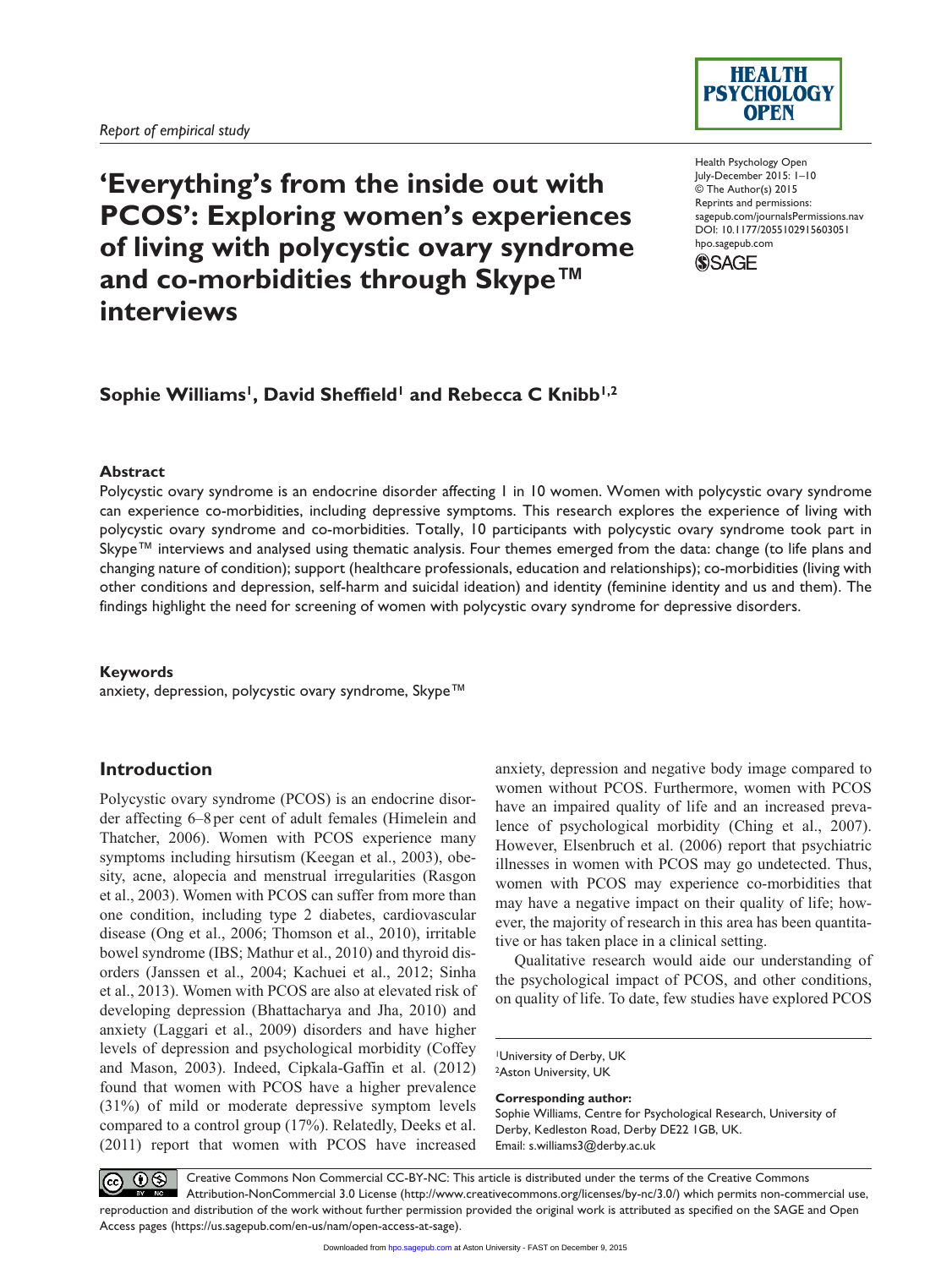from a qualitative perspective (Crete and Adamshick, 2011; Holbrey and Coulson, 2013; Williams et al., 2014). Moreover, those studies excluded women with PCOS who experienced co-morbidities; Moreira and Azevedo (2006) argue that incorporating qualitative approaches into PCOS studies could contribute to our understanding of the impact of the disease. This study, therefore, aims to explore the impact of PCOS on quality of life, through qualitative methods. It is the first such study to explicitly include women with PCOS who may have other health conditions; this is of particular importance given the high proportion of co-morbidities in women with PCOS.

# **Methods**

#### *Online research methods*

Women with PCOS are frequently socially isolated (Kitzinger and Willmott, 2002); therefore, the mode of data collection needs careful consideration. Seymour (2001) suggests that online data collection methods enable the researcher to access inaccessible domains, such as hard to reach populations or socially isolated groups. Kraut et al. (2004) also argue that online research could make apparent psychological phenomena that do not exist in traditional settings. Sullivan (2012) has proposed that there is potential for data collection in social research through the use of technology such as Skype™ and Google Hangout. Accordingly, online research may enable access to a socially isolated population such as women with PCOS.

Deakin and Wakefield (2013) suggest that online synchronous interviews using, for example, Skype are a useful replacement of traditional face-to-face interviews. They describe several advantages of using Skype to conduct interviews including allowing more flexibility for the researcher and participant, and being more cost and time efficient. Janghorban et al. (2014) argue that Skype offers a useful alternative to face-to-face interviews and is suitable for conducting individual interviews. Previous research using Skype has explored online health forums (Fan et al., 2013) and online psychiatric consultations (Williams et al., 2014). Williams et al. (2014) found that there was a high acceptability of online consultations via Skype in their participants. This suggests that Skype is a viable way to conduct online research. Accordingly, this study explored how women with PCOS perceive the impact of the condition on their quality of life through online Skype interviews.

#### *Participants*

Participants were recruited via the social networking website, Facebook. A recruitment post was posted to different PCOS support groups available on Facebook after agreement from the group moderator. The inclusion criteria for this study were as follows: aged 18 and over, lived in the UK and suffered from symptoms of PCOS. Participants were not required to have a co-morbidity to take part in the research. Totally, 10 participants agreed to participate and were interviewed for 40–90minutes. Of these, nine participants spontaneously discussed suffering from co-morbidities, such as depression, IBS and hyperthyroidism, and therefore just these nine were included in this analysis. Participants' ages ranged between 20 and 41 years; three participants chose not to disclose their age.

#### *Materials*

Interviews were conducted using Skype (voice call only) over the Internet. Skype is an online method of making free video or telephone calls; it also allows for individuals to send text-based messages to one another for free of cost. The interviews were recorded using Evaer computer software (Evaer Technology, [http://www.evaer.com/index.](http://www.evaer.com/index.htm) [htm\)](http://www.evaer.com/index.htm). Interview questions were developed after a review of the literature and included questions such as, 'Could you describe a typical day living with PCOS?' and 'Have you changed the way you deal with your PCOS and its symptoms over time?'

### *Procedure*

After participants had registered their interest in taking part in the study by email, they were sent an information sheet and a consent form by return email. They were informed that they did not need to fill anything in but were advised to read both documents before deciding whether they wished to take part in the research, thus ensuring participants had sufficient time to consider the implications of taking part in the research (The National Health Service Health Research Authority (NHS HRA), n.d.). Participants who emailed to say they would like to take part arranged an interview appointment with the researcher. At the time of the scheduled interview, participants were called through Skype (Microsoft). The participant was then sent the statements of consent from the consent form and asked to consent using the text-based service provided by Skype. They were also reminded that their information would be stored confidentially and they had a right to withdraw. The researcher then informed the participant that the Skype call was being recorded.

# *Ethics*

Research complied with The British Psychological Society's (BPS, 2009) ethical guidelines and their guidelines for Internet-mediated research (BPS, 2013) and ethical approval was obtained from the Psychology Research Ethics Committee at the University of Derby (Ethics Approval Number: 06012-SW).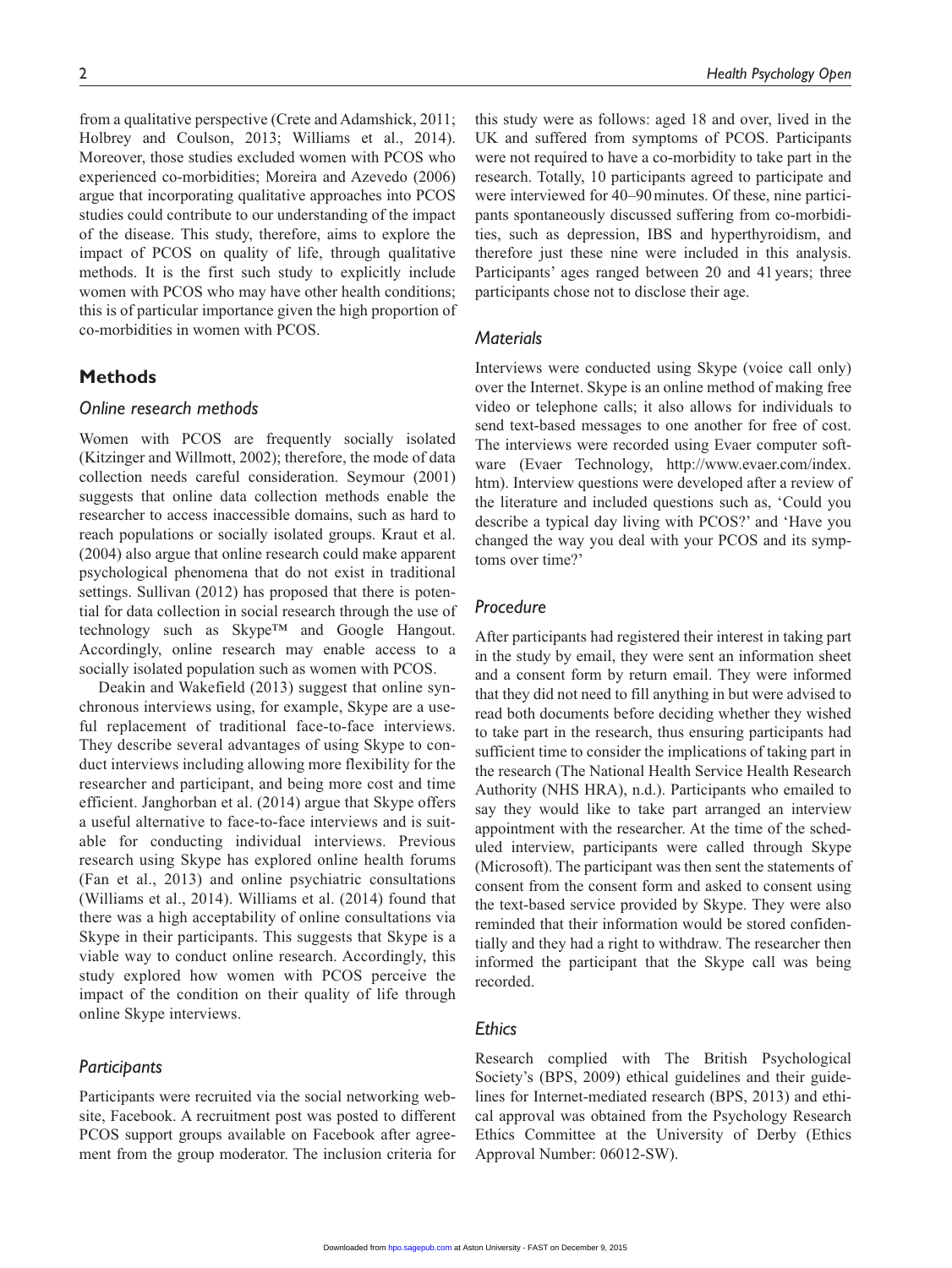### *Analysis*

The online interviews were transcribed and then analysed using an inductive thematic analysis (Braun and Clarke, 2006). Thematic analysis is a method for identifying and reporting themes within the data, which organises and describes the data in detail (Braun and Clarke). To analyse the data according to the six steps recommended by Braun and Clarke, the transcript was first read and re-read and then initial codes were generated. Next, the initial codes were sorted into potential themes. The themes were then reviewed, defined and named. Finally, the thematic analysis was written up. The final themes were reviewed by two other health psychology researchers to ensure all were in agreement, that the themes accurately represented the data and there was not too much overlap between themes (Braun and Clarke).

#### *Findings*

Participants in this study experienced a variety of symptoms including hirsutism, obesity, acne and infertility. The participants also suffered from other conditions, both physical and psychological, in addition to their PCOS. Four major themes emerged from the data: change (to life plans and changing nature of condition); co-morbidities (living with other conditions and depression, self-harm and suicidal ideation); support (healthcare professionals, education and relationships) and identity (feminine identity and us and them). All identifying details have been removed from the quotes and participants have been referred to by pseudonyms throughout the analysis in order to ensure anonymity (BPS, 2010). Participants who chose not to disclose their age are denoted by AU.

# **Change**

### *To life plans*

Several participants described how PCOS had caused them to change their life plans, particularly their plans to start a family. In the quote below, Dawn discusses how having a large family was the 'planned thing to do' and what they (her and her husband) 'had planned to do' before they got married:

when me and my husband first got together it was you know, my husband's one of six, I'm one of five, it was the planned thing to do and that's what we had planned to do before we got married erm but it, it, did bother me for a long time, a very long time actually, erm but I think the older I've gotten and the older we've gotten the more, I think since I turned 30, it's become less of an issue, if you like because we've just, we've got used to it. You know, when I turned 30 we'd been dealing with it for nearly ten years. So I don't know if it's erm, it might have impacted to start off with, but it's not, I don't, I used to look at children and think yeah I'd love one. (Dawn, 36years)

I really found it very hard to grasp that the one thing that I'd always wanted right from, well from being a little girl and playing with, playing with dollies and that sort of thing. I always knew I wanted children, even before I wanted a boyfriend. I knew that malarkey and always knew that I wanted a family and so this thing that I've been sort of looking forward to and dreaming about for nearly the whole of my 30years was kind of like the, the rug pulled out from under my feet kind of thing a little bit and it was erm pretty horrible really. (Julie, 36 years)

In contrast to Dawn and Julie, in the quote below Holly describes how she planned to have kids later in life after she had established a career. Holly stresses that due to having PCOS she felt pressured by healthcare professionals to have children 'sooner, rather than later' and change the 'plan' she had for her life:

every doctors tells me that I need to start thinking about having children sooner rather than later, that's quite a change erm 'cause I'm an army wife so I travel around a lot which makes it hard to get jobs and kind of puts your career on the back foot so I was hoping to establish a career, a, a settled base and then have children but I'm not sure how that's going to work out for me now. So yeah, I think I probably will have to change my plan slightly. (Holly, 25 years)

The impact of PCOS on the ability to conceive for women with PCOS has been highlighted previously by Snyder (2006) who found that women with PCOS felt uncertain about their ability to become pregnant. Similarly, all the participants  $(n=10)$  in Washington's (2008) study expressed their concerns on their ability to get pregnant and the impact of their PCOS on conception. This study, however, is the first to discuss the pressure women with PCOS feel to have children earlier in life than they may have originally planned due to pressure from healthcare professionals.

Research exploring the fertility intentions following testing for a BRCA1 gene mutation found that predictive genetic testing for late-onset cancer susceptibility affects family planning decision-making (Smith et al., 2004). Fortuny et al. (2009) have also stated that BRCA1/2 genetic results could influence an individual's decisions regarding reproduction. As such, testing positive for a BRCA1 or BRCA2 gene mutation may be similar to that of PCOS when considering the impact a diagnosis could have on the individual's life plans concerning children.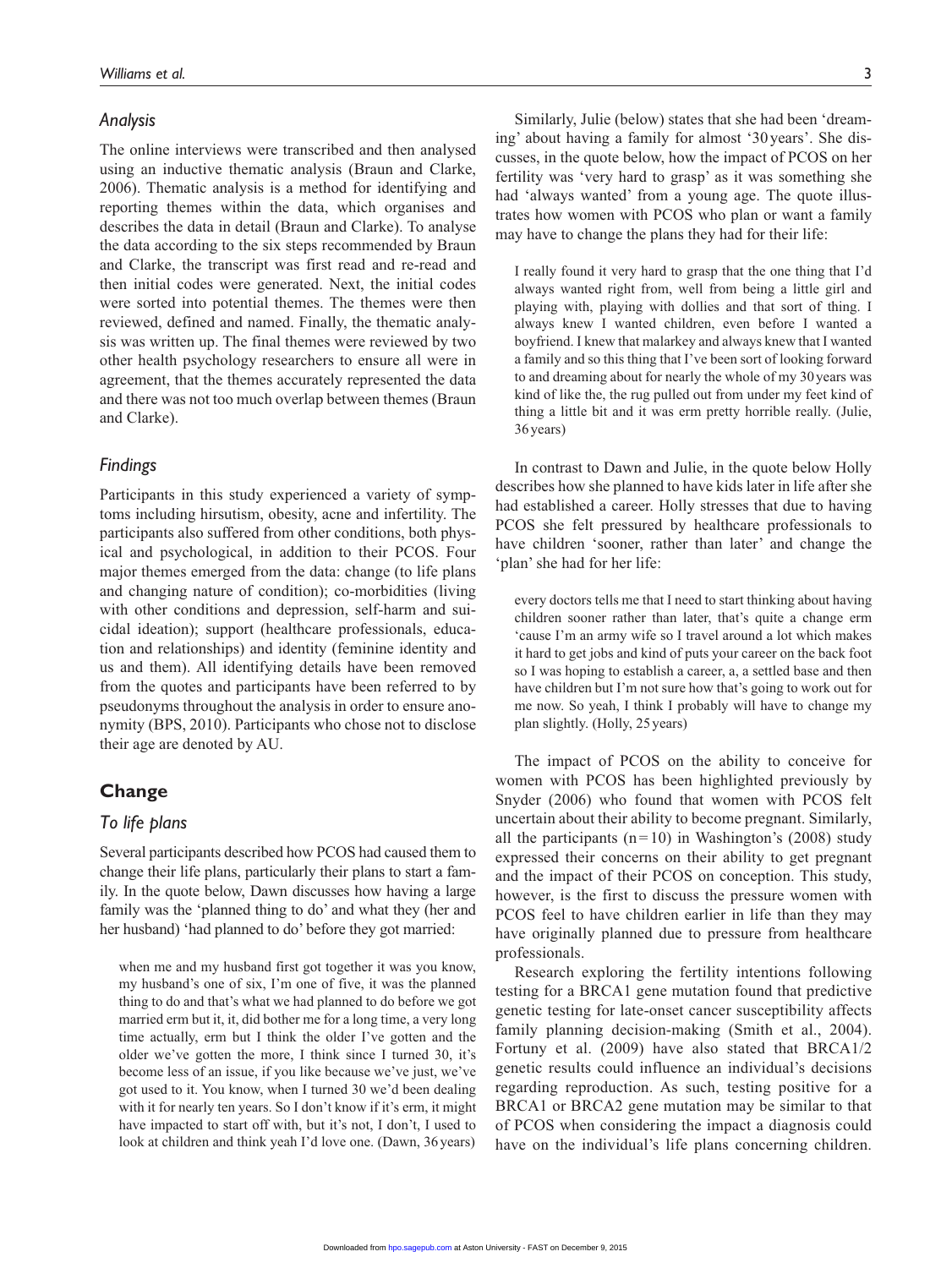However, further similarities cannot be assumed due to the differences in the two conditions, specifically, while women with BRCA1/2 are faced with a choice that will impact their life plans, women with PCOS experiencing fertility issues have this choice removed and as such, have no control about how their condition will impact their life plans.

# *Changing nature of the condition*

Several participants describe the changing nature of their PCOS symptoms and their inability to predict how their condition will change over their lifetime. Crete and Adamshick (2011) reported that women with PCOS were frustrated due to dealing with the uncertainties of symptoms and diagnosis. Dawn states in the quote below that her PCOS symptoms have 'got worse over the years' demonstrating how the symptoms of PCOS are unstable:

It's definitely just got worse over the years. A lot worse erm I think, I think from the age of 25 its suddenly started kicking off erm with you know having to start taking care of you know, the hair issue and it just, as I said, it just seems to be getting worse. (Dawn, 36years)

Similarly, Holly discusses the changing nature of her moods as a result of PCOS in the quote below. She describes how she feels she has 'no control … whatsoever' and how she has taken medication to try and control the symptoms:

I think it's because it's, everything's from the inside out with PCOS. It's really hard to control anything that happens unless, unless you want to go on a contraceptive pill, which I don't. I think that's probably the only way that you control it … I have no control over it whatsoever. I can be feeling really good and really happy and brilliant and then just get a whole load of spots and think and what is that about? It's really upsetting and I can feel really low and really depressed about it and my skin's looking great and I just don't understand it at all. It's horrible. (Holly, 25 years)

Holly was not alone in describing changes she had made to try and control her PCOS. Each participant reported trying different medications or symptom management techniques to try and control or deal with their symptoms, including hair removal and skin care routines. This has been reported by several other studies (Crete and Adamshick, 2011; Kitzinger and Willmott, 2002; Snyder, 2006). Hsu (2013) suggests that women with PCOS may experience changes in their PCOS symptoms with age, particularly in adolescence and later life. Healthcare professionals should be considerate of these changes in presenting symptoms in women with PCOS and offer appropriate support and guidance.

# **Co-morbidities**

#### *Living with other conditions*

Six of the participants (Holly, Tanya, Kay, Sharon, Emma and Dawn) discussed how they lived with other physical conditions as well as their PCOS. These conditions were varied and include migraines, IBS, hypermobility syndrome, hypothyroidism, adrenal fatigue and fallopian tube obstruction.

In the quote below, Tanya describes how she has IBS as well as PCOS. Interestingly, despite suffering from two chronic health conditions, Tanya states that she and her family 'don't really suffer from anything'. The quotes below suggest that for Tanya, she identifies as being well, rather than 'poorly' even with her PCOS and IBS symptoms:

We've never really, we're not really like a poorly family. We don't really suffer from anything. Mmm I do get a lot of colds, I always pick everything up. Oh and I do have a, I've actually just realised, a touch of IBS. (Tanya, AU)

To date, only one study has explored the prevalence of IBS in women with PCOS. Mathur et al. (2010) found that not only were women with PCOS more likely to have IBS than healthy controls, but that women with PCOS and IBS symptoms were more likely to have a higher body mass index (BMI) and body fat percentage compared to women with PCOS but who did not suffer from IBS. In this study, only Tanya reported experiencing symptoms of IBS; however, this finding does demonstrate a need for further research exploring the prevalence, and experience of IBS in women with PCOS.

Tanya's experience contrasts with Kay who had several other conditions in addition to PCOS. In the quote below, Kay discusses how she has asthma, eczema and hypermobility (hypermobility is a condition where people experience loose or supple joints that can often result in pain). She explains that she has 'quite a bad time with them', suggesting she finds it difficult living with multiple morbidities:

I have erm asthma, erm I have eczema and I also have hypermobility erm which is basically from the double jointedness [sic] erm and I have a lot of problems with my joints, especially my knees erm and I have quite a bad time with them. (Kay, AU)

The quotes above demonstrate how women with PCOS may struggle to live with other debilitating conditions in addition to PCOS. Dawn describes that it was a 'hell of a shock' and 'devastating' to learn that she had an additional health issue to PCOS, suggesting that this was a traumatic experience for her. This suggests that women with PCOS and a co-morbid condition may find it difficult to cope, particularly at the time of diagnosis of the additional condition: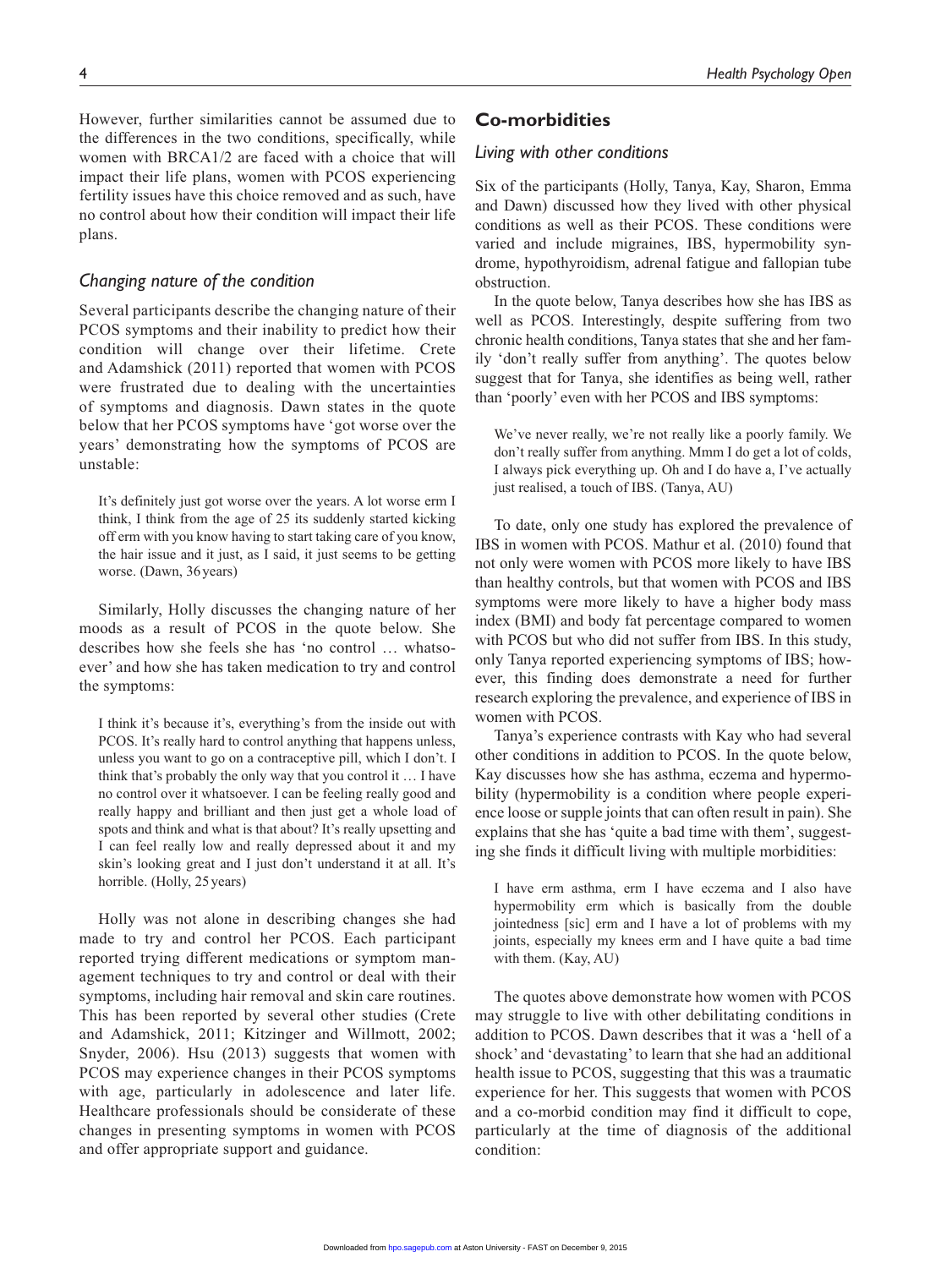it was quite a shock because it looks like one of my fallopian tubes stopped working as well. So I went in to perhaps go and have erm IVF and I went and had a scan with a, well they inject a dye into my tubes and erm one of them wouldn't even go up and it was a hell of a shock just to find out well one of your tubes is now not working at all and you're not producing erm the eggs you need and erm all this all down to this, this polycystic ovary syndrome … it was very devastating at the time. (Dawn, 36years)

### *Depression, self-harm and suicidal ideation*

Six participants (Dawn, Kay, Julie, Marie, Debbie and Tanya) in this study reported suffering from depressive symptoms including self-harm and suicidal ideation. This has not previously been reported in any published qualitative research. Quantitative research has shown that women with PCOS report more depressive symptoms (Himelein and Thatcher, 2006) and a higher prevalence of depression (Cipkala-Gaffin et al., 2012; Hollinrake et al., 2007) than controls even after accounting for BMI and age (Deeks et al., 2011), but findings from this study show that for some women this may be particularly severe.

The relationship between PCOS and depression was discussed by Kay and Marie (below). Kay states that her depression 'is led from' her PCOS suggesting that rather than her depression being a result of a biological cause, such as polycystic ovaries, Kay sees it as a result of living with the symptoms of PCOS. Conversely, Marie states that it is her PCOS that adds to her depression, suggesting that she perceives this as a separate phenomenon. This suggests that participants are not receiving adequate information regarding their conditions from their healthcare professional and may not get the best care for them (Percy et al., 2009):

'cause I don't, for me polycystic ovaries doesn't create my depression, my depression is led from the aspects of polycystic ovaries. (Kay, AU)

I wouldn't have thought the depression would impact the PCOS really but I suppose it could, I haven't really thought about that but definitely having the PCOS adds to the depression because of all the things you hate about yourself makes it diff, harder. (Marie, 20years)

Marie also admits that she has a history of self-harm. She discusses how she still thinks about self-harming and the impact PCOS and her depression have on one another; she suggests it is 'a cycle' between her depression and her thoughts about her PCOS:

I don't think I deal with it very well because erm I have a history of self-harming which got quite bad at one point erm I don't do it anymore but it's always still in my mind so when I have a really bad day I always still think about doing it. Erm and when, if I'm depressed about PCOS my thoughts can sort of go round and round and switch between all the different things that PCOS is doing and the depression is doing and it's all just a cycle really as when I do get really depressed it's hard to get back out of it. (Marie, 20 years)

Two participants reported that they had or do self-harm (Dawn and Marie). Currently, there is no published research reporting incidences of self-harm in women with PCOS. Dawn describes how she will self-harm when she gets 'hormonal surges':

I think I get an over, an overload of testosterone because my whole attitude changes and it's really unpleasant for my husband and my family when I go through this, I think, a hormonal surge … I will self-harm when I get this. It's like I'm more reckless, erm it's, it's, I become withdrawn and then I almost become like dual personality. (Dawn, 36 years)

Research by Månsson et al. (2008) has found that suicide attempts were higher in women with PCOS than age-matched controls; lifetime suicide attempts were seven times more common for women with PCOS than controls. Suicidal ideation was briefly discussed by Tanya (below); she describes how on 'really, really blue days' she would begin to think about 'ending it' but that thinking of her family and the impact it would have on them helps prevent her from following through with these thoughts:

I had suffered some days where I was so depressed and so down I wouldn't leave the house, some days I wouldn't go out to buy food because I was just so miserable and so fed up and there are times that you, not that, you just have these really, really blue days where you just think 'Oh God, I'd love to just end, end it all as in, not, I'm finding it hard to explain it. I realise by ending it you would obviously end your life but I feel like if my body just stopped working. If I just shut my body down and it will all stop and it will stop doing this and it will stop doing that, but then obviously I just think to myself it's a selfish way of thinking. (Tanya, AU)

Suicidal ideation is considered a serious psychiatric issue in patients diagnosed with chronic illnesses (Amer and Hamdan-Mansour, 2014); however, the way in which physical illness increases the risk of suicidal behaviour is not completely understood (O'Connor and Knock, 2014). Webb et al. (2012) suggest that the link between suicidal behaviour and physical illness is attributable to depressive symptomology; however, Scott et al. (2010) report that the link remains even after controlling for mental disorders. As such, more research is needed to explore these links within a population of women with PCOS. Moreover, Carpenter et al. (2000) found that obesity was associated with an increased risk of depression and suicidal ideation among women in the United States. Similarly, Ekbäck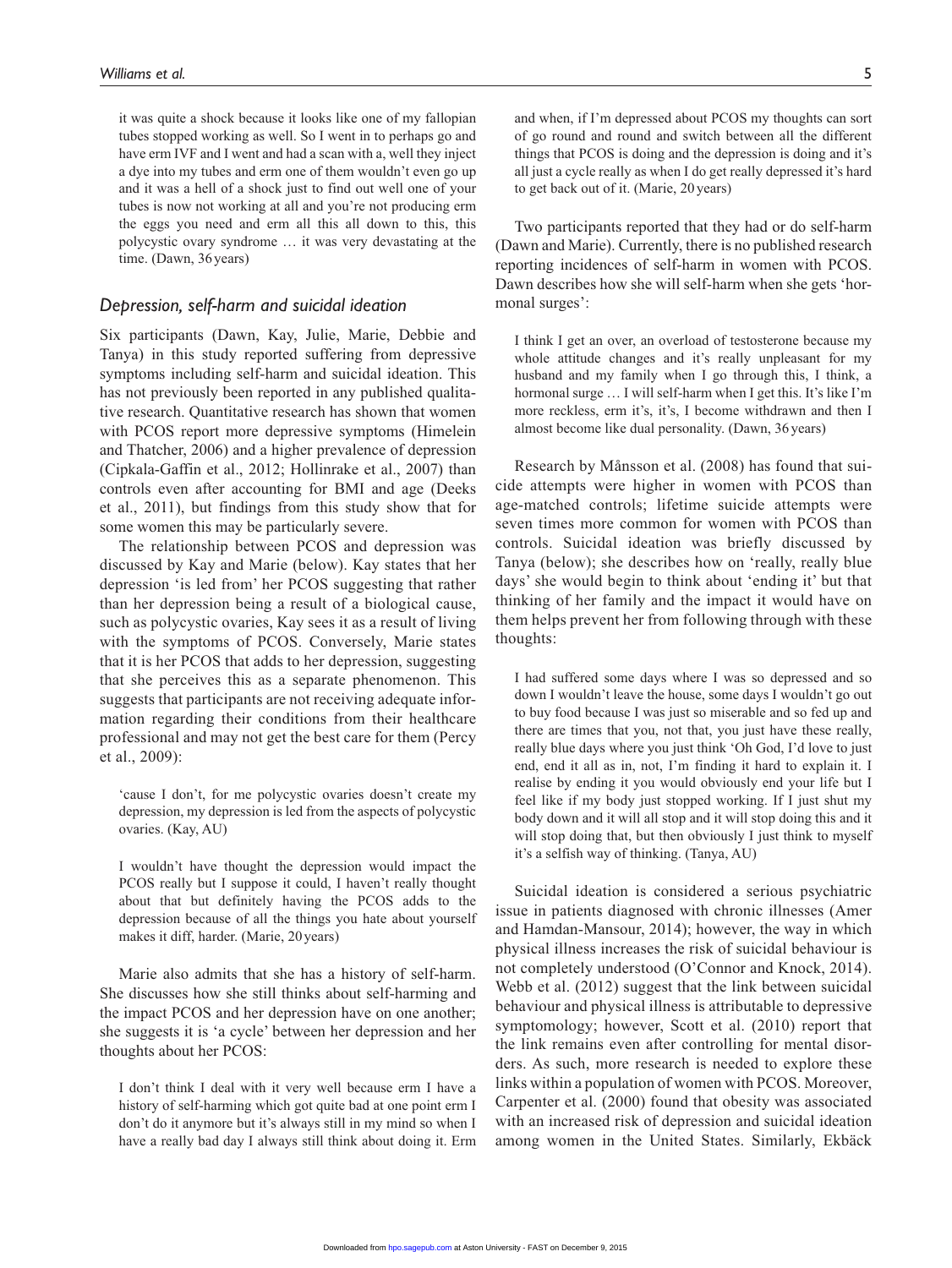et al. (2009) report that women in their study, who suffered from hirsutism, had also contemplated suicide as a way of escaping their condition. As obesity and hirsutism are common symptoms of PCOS (Cipkala-Gaffin et al., 2012), it is important for healthcare professionals to be aware of this risk in women with PCOS.

# **Support**

### *Healthcare professionals*

Every participant in this study conveyed 'frustration' over the support, or lack of support that they received from healthcare professionals (Kitzinger and Willmott, 2002). Several women expressed having to 'push' for tests to diagnose their PCOS after they are presented to their doctors with symptoms. This is illustrated by Dawn in the quote below who presented with symptoms of hirsutism and infertility:

I think I became a right pain in the butt to the, my doctors because I kept going on 'I think something's not right', you know, erm and obviously they just, they just kept fobbing (sic) me off. You know, 'you'll grow out of it', erm and I think it was, it was because I started getting erm like quite a heavy moustache on my top lip … I couldn't fall pregnant after six months that they actually put me through for a scan. Erm so, yeah so then I reckon yeah it's when they found out that I had the little string of pearls going on. (Dawn, 36 years)

Holly also describes how her doctors made her feel like her symptoms were not real. She discusses how she saw several general practitioners (GPs) before she was able to take the tests to diagnose PCOS:

I saw a doctor and he said I'll treat you as if you have got PCOS but I'm not going to do any tests and, and this wasn't good enough. So I went to another GP and she said 'no absolutely, let's do your tests' erm and it just strikes me that doctor's, GPs especially just don't really know anything about PCOS. (Holly, 25 years)

Several participants described a similar experience of visiting several GPs before getting what they perceived was appropriate care. This appears to be a common problem for women with PCOS (Crete and Adamshick, 2011; Snyder, 2006; Washington, 2005). These findings suggest that healthcare professionals need to be more supportive of women with PCOS particularly at the time of diagnosis, and that there is a need for them to recognise the impact of this condition, and co-morbid conditions, on an individual's quality of life. Future research exploring these phenomena from a healthcare provider's perspective may help shed new light on this problem and how this may be improved.

### *Education*

Several participants in this research resorted to researching and educating themselves about their condition due to a lack of information and support from their healthcare professionals. Dawn describes below how she felt when she was diagnosed, and that she was left to research her condition and educate herself about PCOS:

It's just like we've got this, this label of polycystic ovaries and but there's not a lot of explanation and that was about, oh goodness me, that was about 15years ago and it was up to me to sort of like try and research as much as I could on it. (Dawn, 36years)

Holly also proactively researched her condition using books and the Internet (blogs) that allowed her to create her 'own action plan' in order to be better able to manager her condition. She explains that although there is 'a wealth of information out there' this is not from healthcare professionals but from women with PCOS who are 'doing it themselves':

So when I got the diagnosis it made me, you know, I could go out and read the books and read the blogs and come up with my own action plan; which I did … So it really does, there's such a wealth of information out there, but unfortunately it's not from the medical erm industry, it's from people doing it themselves, people who want to cure it naturally. (Holly, 25years)

Later in the interview, Holly goes on to discuss that doing her own research and trying new ways to manage her symptoms can become 'exhausting'. She also describes how, if new methods do not work it can lead her to going 'back down to that low place', suggesting that the trial and error process of research can be taxing:

I do lots of research and I think oh I'll try this. I'll try something new and you kind of rally yourself to do new things and then you realise it's not going to work, it's not working then you go back down to that low place and then you've got to rally yourself up again to try something else and it's just, it's quite exhausting just always, I don't know. (Holly, 25 years)

These findings accord with Snyder's (2006) who found that women with PCOS actively searched for answers without the help of a healthcare professional. Similarly, Crete and Adamshick (2011) found that participants in their study discussed formally searching for answers through the use of online resources and books, supporting the findings of this study that suggest that women with PCOS self-educate.

#### *Relationships*

Several participants found support and information from other women with PCOS by using online support groups.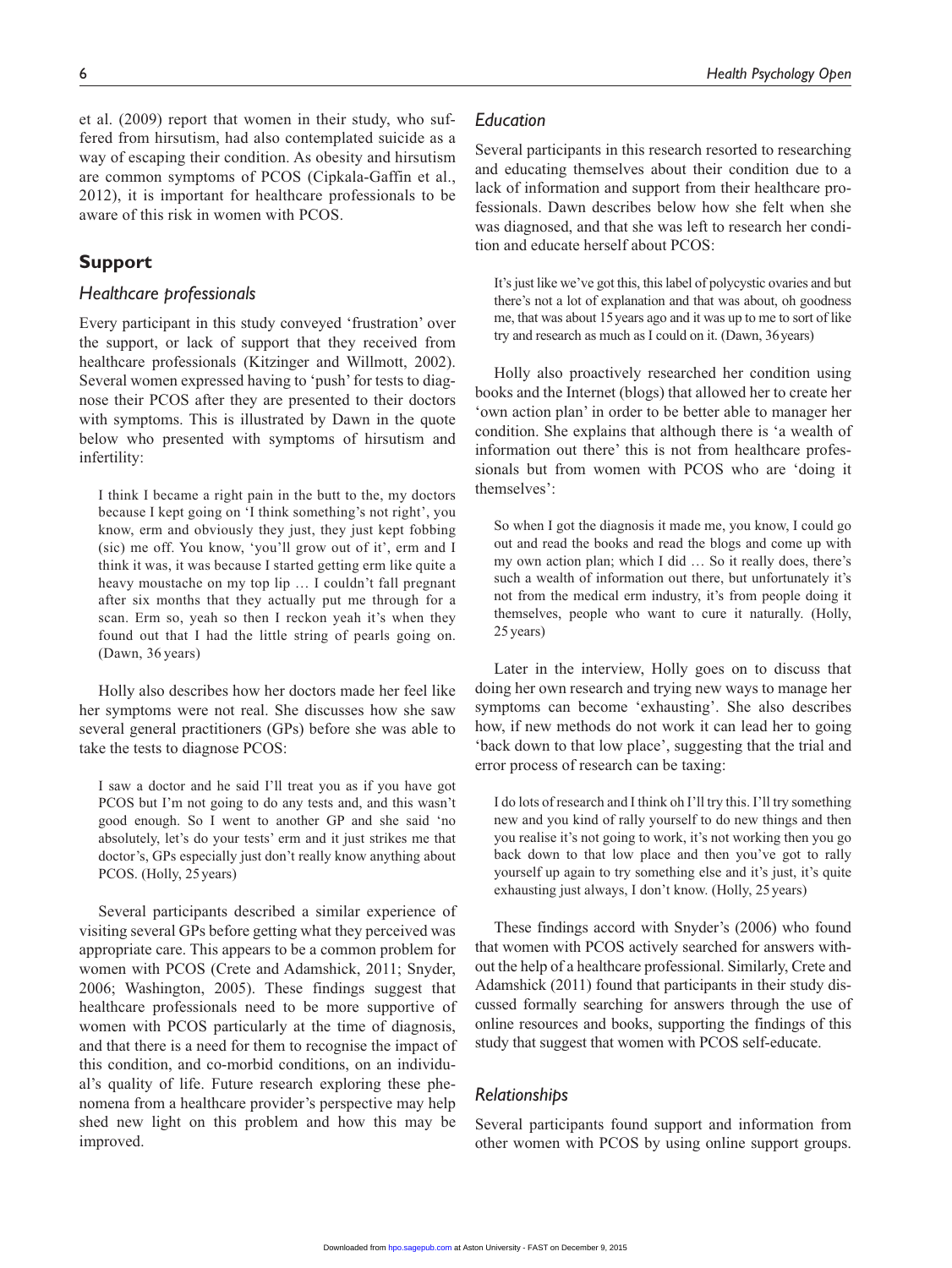Holly found support from women with PCOS online, claiming that they have 'more knowledge' than her family and are 'more understanding'. The quote below demonstrates how Holly's family was unable to 'understand' her condition in a way that other women with PCOS could, even though they were supportive. Thus, using online support groups may help reduce feelings of loneliness or isolation in women with PCOS:

I think erm these women have er more knowledge than my family about it and they're more understanding. My family are supportive but they don't understand it at all. Even my sister whose got PCOS, she has, she hasn't really got any symptoms other than a bit of excess hair. She's never even researched it because she doesn't feel she needs to but these women online, they've done so much research and, and they're so supportive. (Holly, 25 years)

This concurs with Holbrey and Coulson (2013) who found that participation in an online support group for women with PCOS can help women feel empowered, as it allows them to connect with other women with PCOS and enables them to access information and advice.

# **Identity**

#### *Feminine identity*

Six participants (Tanya, Dawn, Emma, Anna, Julie and Kay) discussed their PCOS in relation to their identity as a woman. Washington (2008) also found that for women with PCOS, the condition could have a negative impact on their self-concept including their self-image and their femininity.

In the quote below, Tanya describes how instead of feeling 'sexy' or 'attractive', because of her PCOS she feels like a 'man'. She states that she feels 'like a freak' because of her PCOS and its symptoms, suggesting she thinks she is abnormal because of her condition. Kitzinger and Willmott (2002) also found that their participants described themselves as 'freaks' because of the symptoms of their PCOS:

I think, as a woman, you, you want to feel sexy. You want to feel attractive to the opposite sex. I think when you have these problems, you don't. You feel like a freak. You feel like a man. (Tanya, AUyears)

A number of women talked about having masculine attributes due to symptoms of PCOS, threatening their identity as a woman; women with PCOS can see themselves as unfeminine, often using male language and terminology to refer to their PCOS and its symptoms (Williams et al., 2014):

I've got a very good sense of humour about it because sometimes I swear I'm just like one penis away from turning into a guy. (Dawn, 36years)

I'm waiting for the day when one of them is drunk and particularly aggressive and mentions it erm and makes some comment along the lines of bearded lady or God knows what they'd do. (Emma, 25years)

Similarly, Washington (2008) describes how participants felt that PCOS negatively impacted on all areas they associated with being a woman because of symptoms such as hirsutism, alopecia and infertility problems. Snyder (2006) found that women with PCOS felt that their symptoms impacted on their perception of themselves as female and reported that women with PCOS wanted to be normal and look more feminine. Kitzinger and Willmott (2002) also found that women with PCOS felt challenged in their perception of themselves as women because of their symptoms.

#### *Us and them*

Several participants discussed how they felt it was 'unfair' that they had PCOS compared to other women without PCOS. Tanya states that it is 'really unfair' that she suffers from PCOS and 'not' other 'people', questioning 'why' she has the condition:

I do wonder a lot, why me? Why, why did I have to it and not, and not people? I don't know anybody else whose got it er and part of me does feel like my bodies let me down and, and it's really unfair. (Tanya, AU)

Snyder (2006) found that women with PCOS identified themselves as different to women without the condition. The participants in this study made social comparisons that could have a negative impact on the quality of life and adjustment to the condition (Dibb and Yardley, 2006). This is also demonstrated in the quote below by Debbie:

I suppose you have to think more about things rather than when other people wouldn't really give, like other women and stuff probably wouldn't give thoughts to. (Debbie, AUyears)

#### **Discussion**

This research explored the impact of PCOS and co-morbid conditions on women who have PCOS and found four super ordinate themes: change (to life plans and changing nature of condition); co-morbidities (living with other conditions and depression, self-harm and suicide); support (healthcare professionals, education and relationships) and identity (feminine identity and us and them). The themes of support and identity have been discussed previously in the literature (Kitzinger and Willmott, 2002). However, this research is the first to explicitly explore women's experiences of living with PCOS and co-morbid conditions. Thus, this research is the first to report how women with PCOS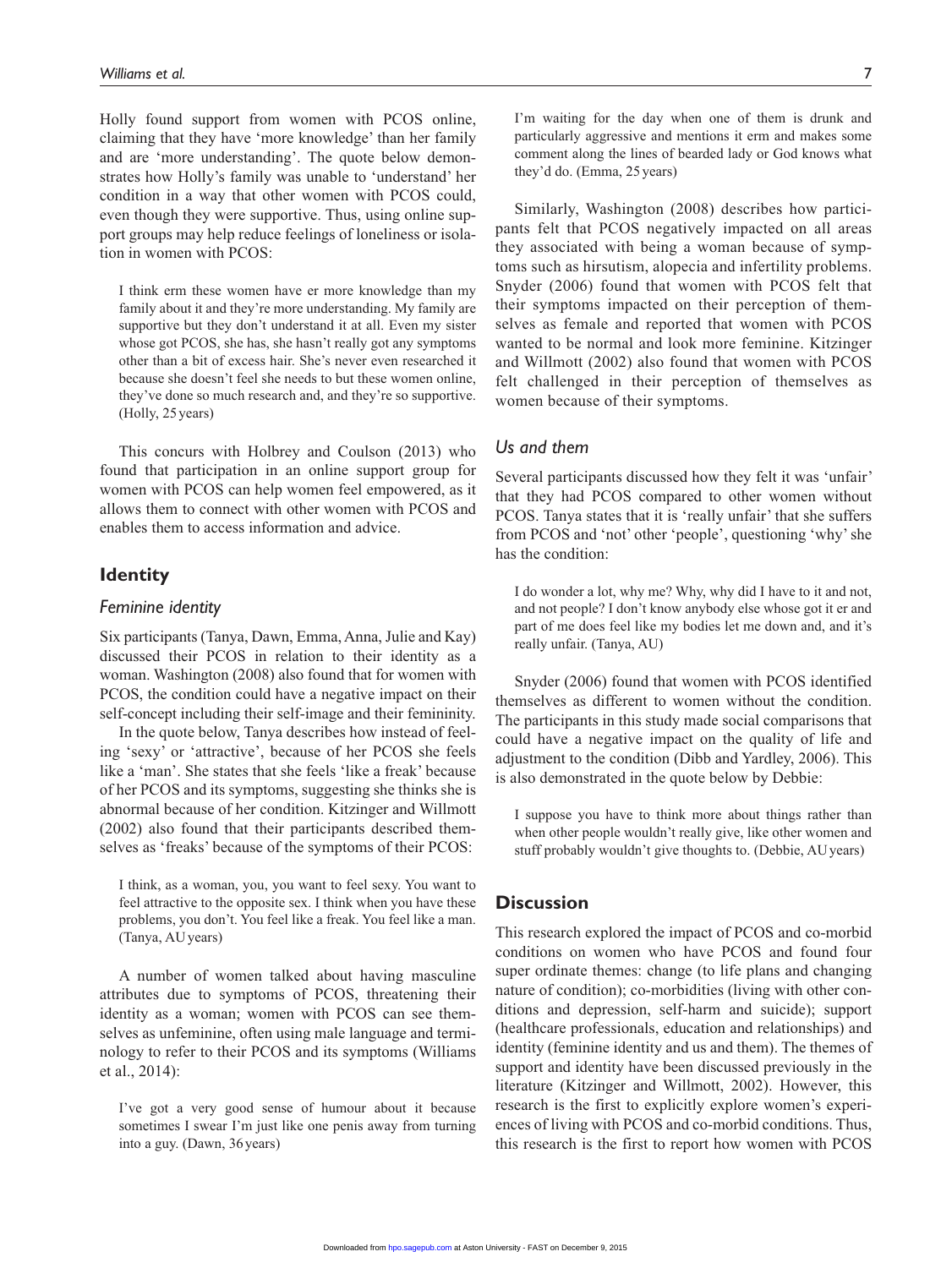and co-morbid conditions perceive its impact on their life plans and how they manage their conditions.

While quantitative research has described the prevalence of depression in women with PCOS (Bhattacharya and Jha, 2010), this study is the first to report how women with PCOS experience and live with this condition and other co-morbidities such as IBS. Over half of the participants in this study discussed depression, self-harm and/or suicide; yet, there is little discussion of self-harm and suicide in the literature. Of the two studies that do exist, both explore this using quantitative methodology and a clinical sample (Hart and Doherty, 2014; Månsson et al., 2008); therefore, they do not attempt to understand how women with PCOS experience this. This suggests that the experience of living with PCOS and depression is under researched. Healthcare professionals should be aware that women with PCOS are likely to report depressive symptoms, self-harm and suicide and therefore, offer them necessary and appropriate support. Further research should explore the prevalence of self-harm in women with PCOS and aim to develop interventions to decrease depressive symptoms in this population.

This study also highlights how women with PCOS may feel under pressure to have children from healthcare professionals and the impact this can have on their life plans. The experience of being pressured to conceive by healthcare professionals appears to be a unique phenomenon for women with PCOS; women who test positively for the BRCA1 and BRCA2 gene mutation may also experience a similar impact on their plans to have children (Smith et al., 2004). However, for women with the BRCA1 and BRCA2 gene, this impact may be a choice of whether to have children or not, for women with PCOS this choice can be removed. Certainly, research suggests that infertile women report a poorer quality of life compared to controls (Monga et al., 2004) and they experience similar psychological symptoms to those associated with cancer, hypertension and cardiac rehabilitation (Domar et al., 1993). Infertility can have a large negative impact on the women who experience it, without the perceived added pressure to conceive from a healthcare professional that some women with PCOS experience. Thus, research is needed that explores the psychological impact that pressure from a healthcare professional to conceive may have on women with PCOS.

The use of Skype interviews in this study meant participants, who described themselves as socially isolated, were easily able to take part, and the costs, *including time and financial costs*, were minimal to both the researcher and the participant. The online interviews may have allowed participants to feel comfortable, as evidenced by participant's behaviours, such as answering doors or watching their children, demonstrating minimal interference in their day-today lives. Nevertheless, while providing an important account of women's experiences living with PCOS and comorbid conditions, there were a number of limitations with this study. Indeed, it is possible that the presence of children may have had a negative impact on the participant's openness and willingness to discuss their experiences with PCOS and any co-morbid conditions.

Using Skype was a viable method for data collection for this study, but there were issues with the technology itself (Saumure and Given, 2010) in the form of noise interference on calls which could have had a negative impact on the interviews and resulted in missing information. Participants in this study were self-selecting and all were recruited through PCOS support groups on the social networking website Facebook. Therefore, it could be argued that the women in this study were already seeking support for their PCOS. It is unclear what, if any, support participants received for their co-morbidities from either PCOS groups, or indeed other support groups on Facebook.

Participants were not required to have co-morbidities, nor were they asked to provide information on clinical diagnoses of any conditions to take part. However, this resulted in the participants spontaneously discussing their co-morbidities, highlighting the importance of these to the participants. While previous studies have explored the prevalence of specific co-morbidities (including diabetes, hypertension, sleep apnoea, anxiety, depression) in a population of women with PCOS (Bethea and Nestler, 2008; Sirmans et al., 2014), there is a need for further research which explores the prevalence and impact of clinically diagnosed co-morbidities in women with PCOS in the United Kingdom, which is inclusive of the conditions mentioned by participants in this study. It also highlights the need for future studies with women with PCOS to be inclusive of co-morbid conditions.

In conclusion, this research has identified several new areas of importance for healthcare professionals and researchers including occurrences of self-harm and suicidal ideation in women with PCOS. Additionally, this study highlights participants' experiences of living with co-, or often multiple morbidities as well as their PCOS and its associated symptoms. It reports the apparent unique occurrence of changing life plans due to the condition and consequently, with regard to family planning, the pressure placed on individuals by healthcare professionals to conceive. Finally, it also highlights the need for appropriate support to be available for women with PCOS to help deal with the psychological and physical symptoms arising from their condition(s).

#### **Acknowledgements**

The authors would like to thank the women who participated in this study and the administrators of the Facebook groups for giving us permission to recruit participants through their support groups.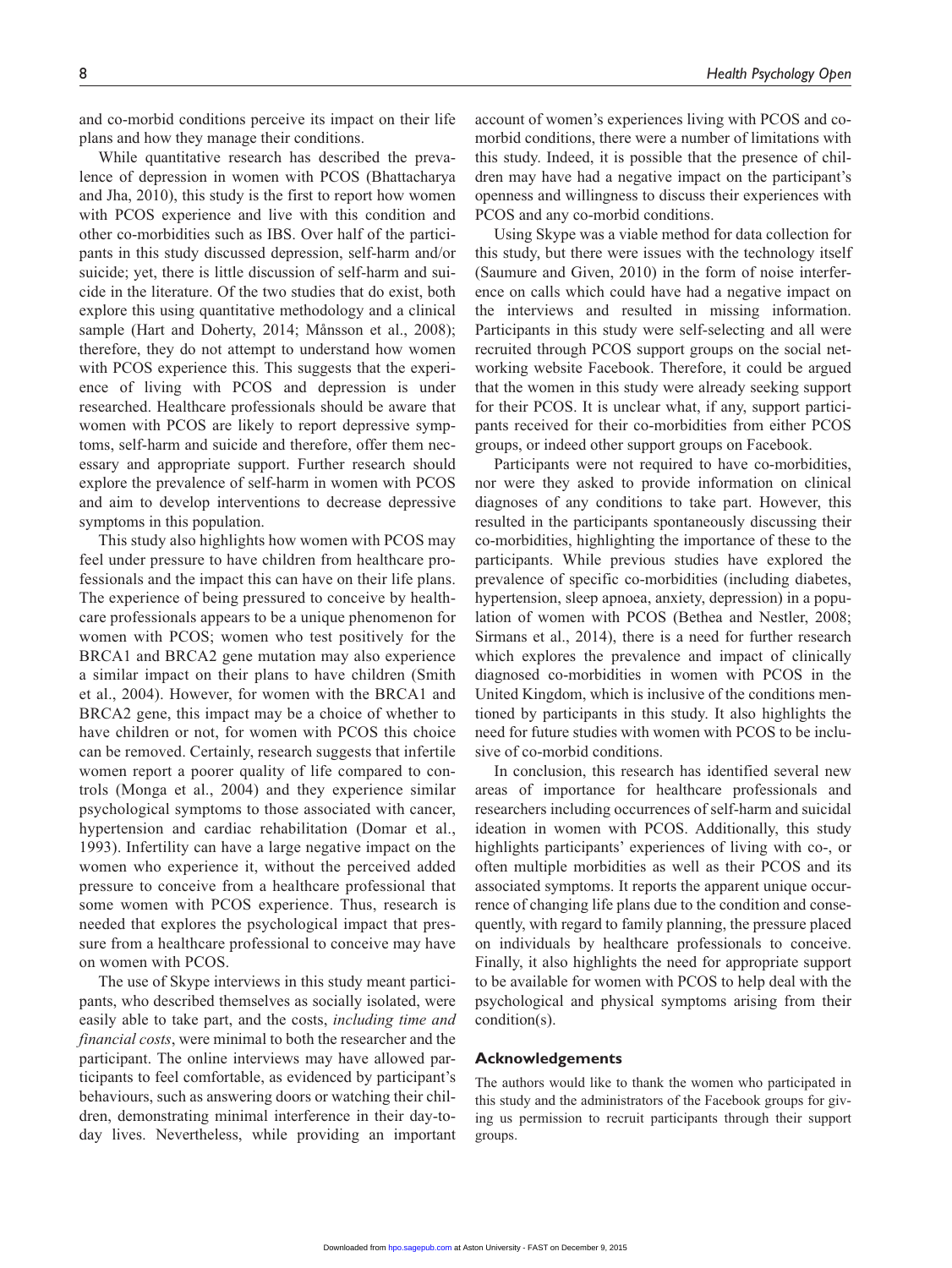#### **Declaration of conflicting interests**

The authors declare that they have no competing interests.

#### **Funding**

The author(s) received no financial support for the research, authorship and/or publication of this article.

#### **References**

- Amer N and Hamdan-Mansour A (2014) Psychosocial predictors of suicidal ideation in patients diagnosed with chronic illnesses in Jordan. *Issues in Mental Health Nursing* 35(11): 864–871.
- Bethea S and Nestler J (2008) Comorbidities in polycystic ovary syndrome: Their relationship to insulin resistance. *Panminerva Medica* 50(4): 295–2304.
- Bhattacharya S and Jha A (2010) Prevalence and risk of depressive disorders in women with polycystic ovary syndrome (PCOS). *Fertility and Sterility* 94(1): 357–359.
- Braun V and Clarke V (2006) Using thematic analysis in psychology. *Qualitative Research in Psychology* 3(2): 77–101.
- Carpenter K, Hasin D, Allison D, et al. (2000) Relationships between obesity and DSM-IV major depressive disorder, suicide ideation, and suicide attempts: Results from a general population study. *American Journal of Public Health* 90(2): 251–257.
- Ching H, Burke V and Stuckey B (2007) Quality of life and psychological morbidity in women with polycystic ovary syndrome: Body mass index, age and the provision of patient information are significant modifiers. *Clinical Endocrinology* 66: 373–379.
- Cipkala-Gaffin J, Talbott E, Song M, et al. (2012) Associates between psychologic symptoms and life satisfaction in women with polycystic ovary syndrome. *Journal of Women's Health* 21(2): 179–187.
- Coffey S and Mason H (2003) The effect of polycystic ovary syndrome on health-related quality of life. *Gynecological Endocrinology* 17: 379–386.
- Crete J and Adamshick P (2011) Managing polycystic ovary syndrome: What our patients are telling us. *Journal of Holistic Nursing* 29(4): 256–266.
- Deakin H and Wakefield K (2013) Skype interviewing: Reflections of two PhD researchers. *Qualitative Research*. Epub ahead of print 24 May. DOI: 10.1177/1468794113488126.
- Deeks A, Gibson-Helm M, Paul E, et al. (2011) Is having polycystic ovary syndrome a predictor of poor psychological function including anxiety and depression? *Human Reproduction* 26(6): 1399–1407.
- Dibb B and Yardley L (2006) How does social comparison within a self-help group influence adjustment to chronic illness? A longitudinal study. *Social Science and Medicine* 63(6): 1602–1613.
- Domar A, Zuttermeister P and Friedman R (1993) The psychological impact of infertility: A comparison with patients with other medical conditions. *Journal of Psychosomatic Obstetrics and Gynaecology* 14: 45–52.
- Ekbäck M, Wijma K and Benzein E (2009) "It is always on my mind": Women's experiences of their bodies when living with hirsutism. *Health Care for Women International* 30(5): 385–372. DOI: 10.1080/07399330902785133.
- Elsenbruch S, Benson S, Hahn S, et al. (2006) Determinants of emotional distress in women with polycystic ovary syndrome. *Human Reproduction* 21(4): 1092–1099.
- Fan H, Lederman R, Smith S, et al. (2013) How online health forum users assess user-generated content: Mixed-method research. In: *Proceedings of the 21st European conference on information systems*. Available at: [http://aisel.aisnet.org/](http://aisel.aisnet.org/ecis2013_cr/77) ecis2013 cr/77 (accessed 12 March 2015).
- Fortuny D, Balmaña J, Graña B, et al. (2009) Opinion about reproductive decision making among individuals undergoing *BRCA1/2* genetic testing in a multicentre Spanish cohort. *Human Reproduction* 24(4): 1000–1006.
- Hart R and Doherty D (2014) The potential implications of a PCOS diagnosis on woman's long-term health using data linkage. *The Journal of Clinical Endocrinology and Metabolism*. Epub ahead of print 22 December. DOI: 10.1210/jc.2014-3886.
- Himelein M and Thatcher S (2006) Depression and body image among women with polycystic ovary syndrome. *Journal of Health Psychology* 11: 613–624.
- Holbrey S and Coulson N (2013) A qualitative investigation of the impact of peer to peer online support for women living with polycystic ovary syndrome. *BMC Women's Health* 13(51): 1–9.
- Hollinrake E, Abreu A, Maifeld M, et al. (2007) Increased risk of depressive disorders in women with polycystic ovary syndrome. *Fertility and Sterility* 87(6): 1369–1376.
- Hsu M (2013) Changes in the PCOS phenotype with age. *Steroids* 78(8): 761–766.
- Janghorban R, Roudsari R and Taghipour A (2014) Skype interviewing: The new generation of online synchronous interview in qualitative research. *International Journal of Qualitative Studies on Health and Well-being* 9. DOI: 10.3402/qhw.v9.24152.
- Janssen O, Mehlmauer N, Hahn S, et al. (2004) High prevalence of autoimmune thyroiditis in patients with polycystic ovary syndrome. *European Journal of Endocrinology* 150: 363–369.
- Kachuei M, Jafari F, Kachuei A, et al. (2012) Prevalence of autoimmune thyroiditis in patients with polycystic ovary syndrome. *Archives of Gynecology and Obstetrics* 285: 853–856.
- Keegan A, Liao L and Boyle M (2003) 'Hirsutism': A psychological analysis. *Journal of Health Psychology* 8(3): 327–345.
- Kitzinger C and Willmott J (2002) 'The thief of womanhood': Women's experience of polycystic ovarian syndrome. *Social Science and Medicine* 54: 349–361.
- Kraut R, Olson J, Banaji M, et al. (2004) Psychological research online: Report of Board of Scientific Affairs' Advisory Group on the conduct of research on the internet. *American Psychologist* 59(2): 105–117.
- Laggari V, Diareme S, Christogiorgos S, et al. (2009) Anxiety and depression in adolescents with polycystic ovary syndrome and Mayer-Rokitansky-Küster-Hauser syndrome. *Journal of Psychosomatic Obstetrics and Gynaecology* 30(2): 83–88.
- Månsson M, Holte J, Landin-Wilhelmsen K, et al. (2008) Women with polycystic ovary syndrome are often depressed or anxious – A case control study. *Psychoneuroendocrinology* 33: 1132–1138.
- Mathur R, Ko A, Hwang L, et al. (2010) Polycystic ovary syndrome is associated with an increased prevalence of